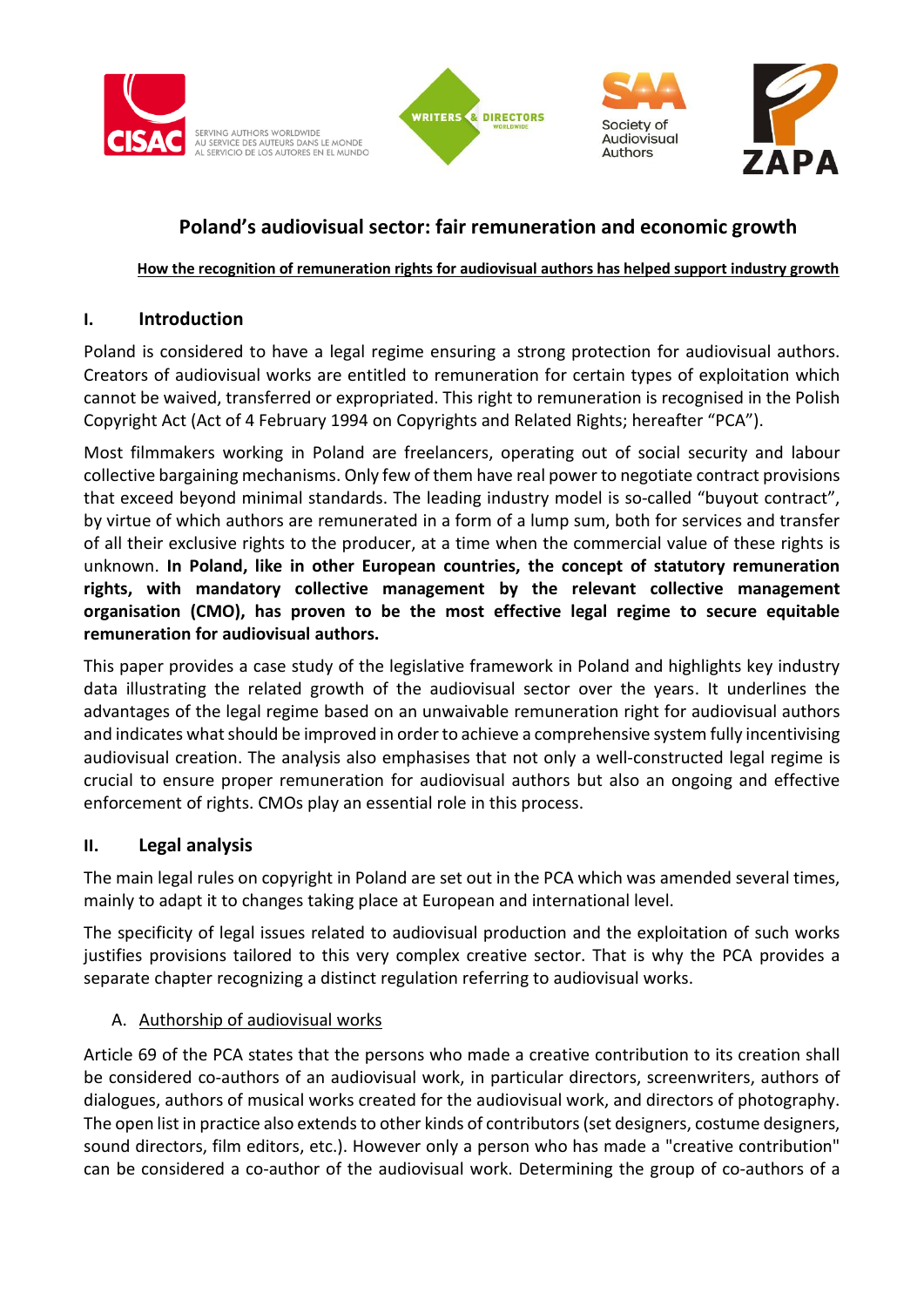specific audiovisual work is of high importance because it triggers the obtention of the right to remuneration.

### B. Presumption of transfer of rights

Article 70.1 of the PCA establishes a presumption of transfer of rights to the producer provided that he concludes appropriate agreements with individual authors. In most cases such agreements are full buy-out contracts. In order to ensure a share of the revenues from the exploitation of the audiovisual work to its authors, a separate, independent legal basis for the payment of statutory remuneration to authors was introduced.

### C. Audiovisual remuneration rights recognized by the Polish law

According to Article 70.2<sup>1</sup> of the PCA, co-authors of an audiovisual work are entitled to equitable or proportional remuneration for the following types of exploitation of their works:

- theatrical exhibition
- rental of copies of audiovisual works and public playing thereof
- broadcasting on television or other mass media
- reproduction of the audiovisual work on a copy intended for own personal use.

According to Article 70.3 (since 2000), the remuneration is paid by the end user (the entity actually exploiting the audiovisual work) and shall be exercised by the relevant collective management organisation. The right to remuneration cannot be waived, transferred, or expropriated.

Royalties for authors are collected and distributed by two Polish CMOs: The Union of Audiovisual Authors and Producers (ZAPA) for the majority of audiovisual authors and Society of Authors ZAiKS for certain screenwriters and authors of musical works created for the audiovisual work.

Performers are also entitled to such remuneration. Music performers are represented by the CMOs called The Union of Performers STOART and Musical Performing Artists' Society SAWP, audiovisual performers by the CMO called The Union of Polish Stage Artists ZASP.

The data presented in this analysis relates only to the collection carried out by ZAPA for audiovisual authors. ZAPA is an organization representing authors and producers. ZAPA assert rights on behalf of their creators under the right to remuneration as well as in the name of those entitled on the basis of exclusive right, in the case when the author does not transfer their exclusive right to producer.

### D. The role of collective rights management

Initially it was producers who were obliged to pay the additional remuneration provided by Art. 70 of the PCA, however such system was proved to be completely ineffective. Most often at the end of the film making process, production companies or individual producers went out of businesses, or they did not have sufficient financial resources to pay the additional remuneration to authors.

Following the change in the law in 2000, actual users have been obliged to pay statutory royalties for specifically listed types of use of the audiovisual works, so called fields of exploitation. Thereby the following entities are now responsible for paying remuneration:

- cinema exhibitors for screening works in movie theatres,
- broadcasters for broadcasting,
- publishers or distributors for DVD and Blu Ray releases (currently of little economic importance)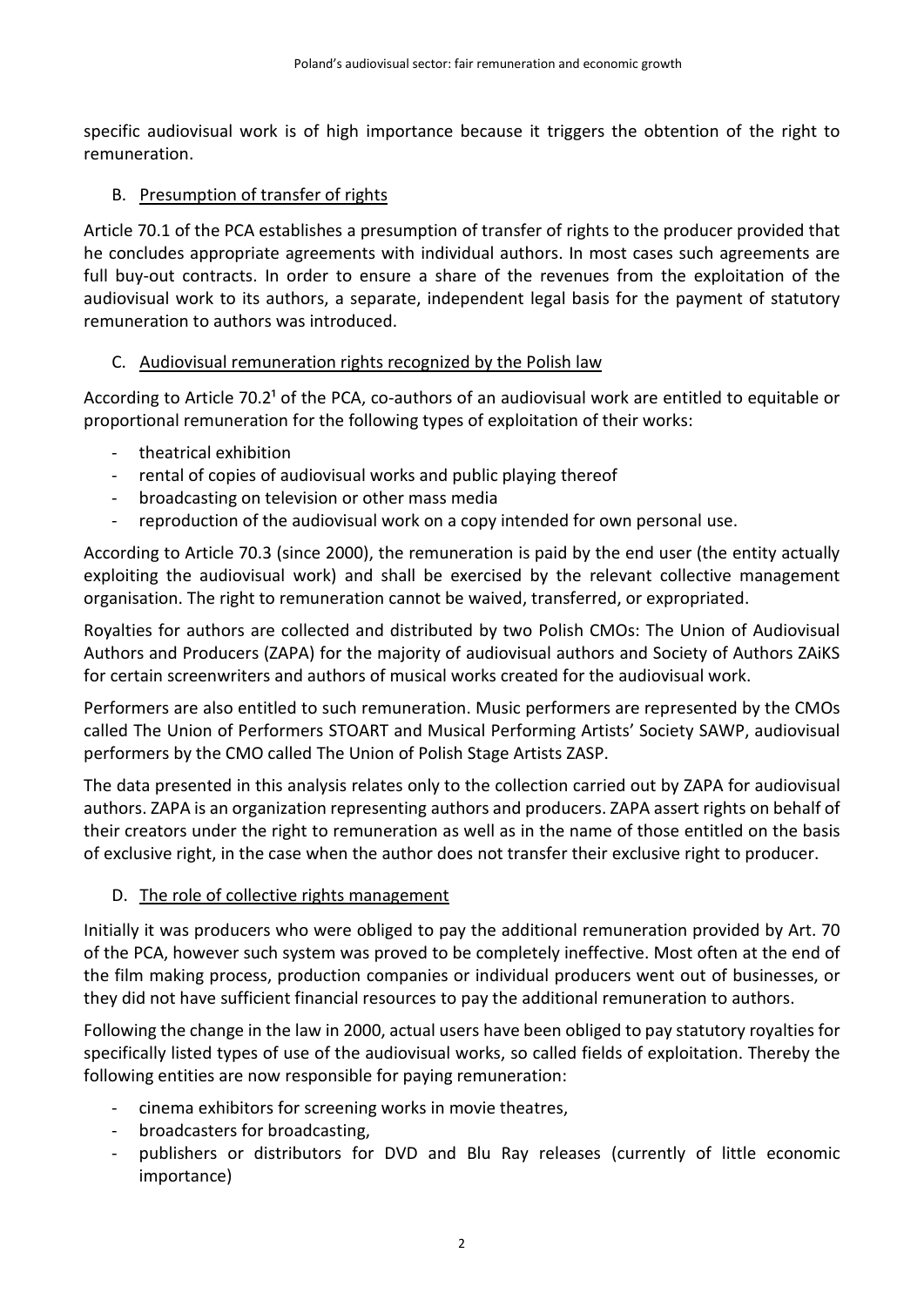- entities like hotels, pubs, restaurants or hospitals for public performance.

At the beginning of the process of collecting royalties only a few entities were willing to conclude contracts with CMOs and clear their status (mainly broadcasters). Others like publishers, cable operators, hotel owners or major cinema chains refused to pay, lowered the basis used for calculation of the appropriate rate or refused to provide necessary information. ZAPA wasforced to initiate longstanding court disputes with numerous users. The vast majority of judgements were favourable to rightsholders and allowed to establish a secure, reliable and efficient collective management system.

# **III. The Polish audiovisual sector - Key economic trends**

The audiovisual sector is an area of creativity, based on the ingenuity, skills and talent of the authors. By creating new works, representatives of this sector foster the development of the economy and contribute to the creation of new jobs which makes it an important element in the modern economy. The increasing legal certainty in recent years and effective enforcement of authors' rights in Poland is a substantial reason why the audiovisual market in Poland is constantly growing and the Polish cinematography is consistently flourishing.

### A. Total market revenues in Poland

Overall, the revenues of the audiovisual market in Poland have increased over time from 3.6 billion euros in 2016 to 4.1 billion euros in 2019. Pay TV and physical video have suffered but on-demand consumer revenues exploded (from 77.7 million euros in 2016 to 225 million euros in 2020). Cinema exhibition revenues have constantly increased too (from 221.8 million euros to 266.2 million euros in 2019).

| <b>Total market revenues</b> |         |         |         | in mEUR |
|------------------------------|---------|---------|---------|---------|
|                              | 2016    | 2017    | 2018    | 2019    |
| Public funding               | 134.3   | 197.1   | 295.6   | 391.6   |
| Advertising TV               | 954.8   | 988.7   | 1,052.1 | 1,037.8 |
| Advertising radio            | 195.3   | 196.8   | 212.2   | 216.0   |
| Pay-TV revenues              | 2,024.8 | 2,040.2 | 1,990.8 | 1,967.7 |
| On-demand consumer revenues  | 77.7    | 110.1   | 162.5   | 225.0   |
| Cinema box office            | 221.8   | 251.9   | 263.6   | 266.2   |
| Physical video               | 18.8    | 13.6    | 10.3    | 7.7     |
| <b>Total</b>                 | 3,627.4 | 3,798.3 | 3,987.1 | 4.112.0 |

Source: Ampere Analysis, Warc, EBU/MIS, company/public reports, LUMIERE Yearbook 2021 / Annuaire 2021 / Jahrbuch 2021

*CHART 1 Source: European Audiovisual Observatory*

### B. Film production

According to the European Audiovisual Observatory Yearbook 2021, the number of theatrical feature films produced in Poland has grown from 54 to 93 between 2016-2019 (24 in 2020 due to the pandemic).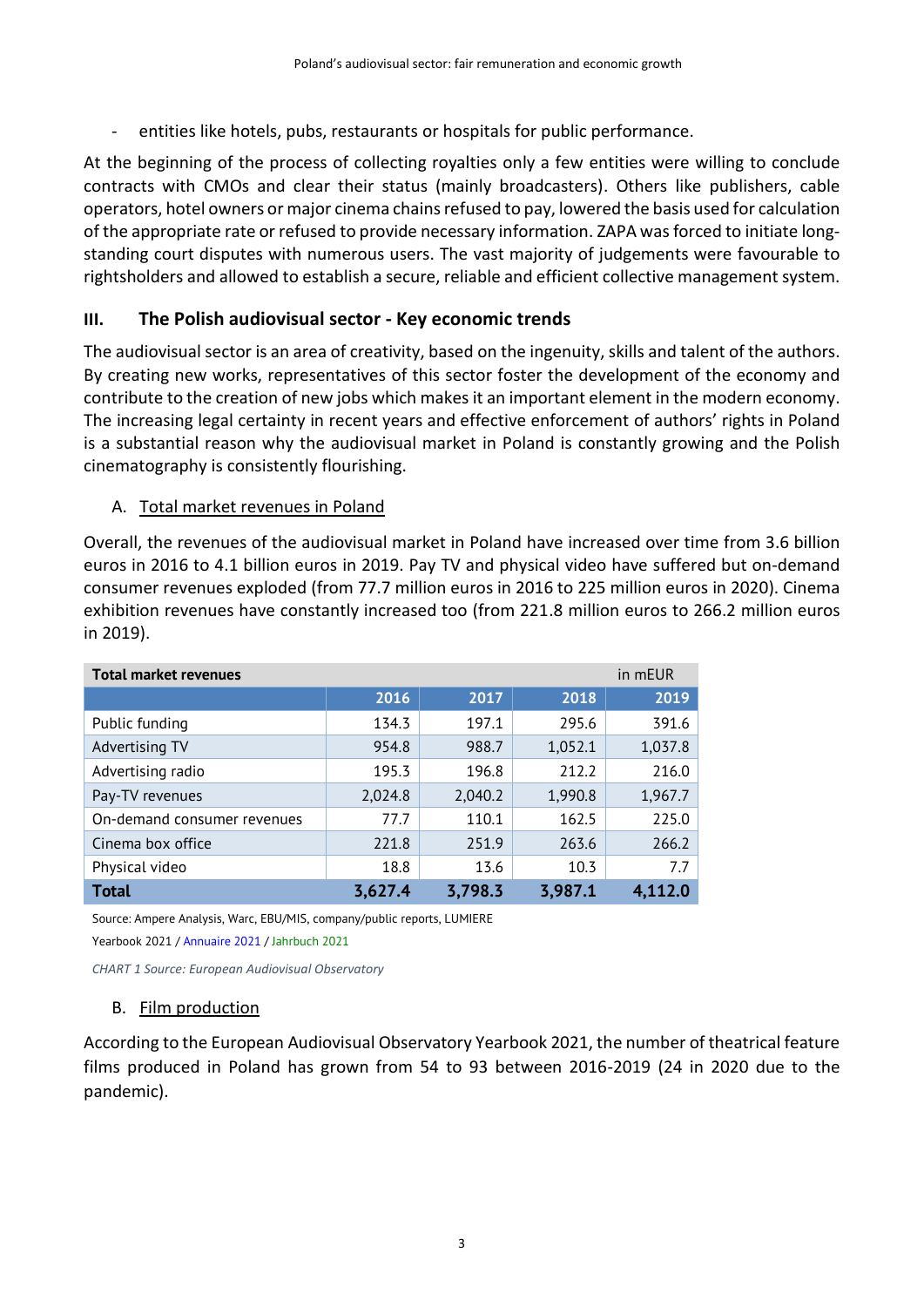| Number of theatrical feature films produced (2016-2020)<br>In units. |      |      |      |      |      |               |
|----------------------------------------------------------------------|------|------|------|------|------|---------------|
|                                                                      | 2016 | 2017 | 2018 | 2019 | 2020 | <b>Source</b> |
| 100% national films                                                  | 45   | 50   | 33   | 59   | 19   | <b>PISF</b>   |
| Majority co-productions                                              |      |      |      | 20   |      | <b>PISF</b>   |
| Minority co-productions                                              |      | 16   |      | 14   |      | <b>PISF</b>   |
| Total feature films incl. minority co-prods.                         | 54   |      |      | 93   | 24   | <b>OBS</b>    |

Includes feature documentaries. Source: PISF

 *CHART 2 Source: European Audiovisual Observatory*

#### C. Theatrical exhibition

2019 was a record year in terms of cinema attendance in Poland. The cinemas had 61.7 million admissions compared to 59.2 million a year earlier, which means an increase by 4.3%<sup>i</sup>. Top 10 films cumulated 18.7 million admissions and among them were four Polish productions, including Oscar nominee in the International Feature Film category in 2020 "Boże Ciało" ("Corpus Christi")<sup>ii</sup>. In 2019 the Oscar nomination in the same category went to Cold War (the film by Paweł Pawlikowski was nominated in three categories including best director and best cinematography – Łukasz Żal).

| <b>NO</b>    | <b>TITLE</b>                        | <b>DISTRIBUTOR</b>     |               | LOCAL/INTERN BOX OFFICE REVENUE ADMISSIONS RELEASE DATE |               |            |
|--------------|-------------------------------------|------------------------|---------------|---------------------------------------------------------|---------------|------------|
| 11           | The Lion King (Live action)         | Disney                 | International | 11 181 586,02 EUR                                       | 2 5 2 1 8 3 5 | 19/07/2019 |
| $\vert$ 2    | Miszmasz czyli Kogel Mogel 3        | Next<br>Film/Interfilm | Local         | 10 921 090,77 EUR                                       | 2 3 8 9 3 3 0 | 25/01/2019 |
| 13           | Frozen 2                            | Disney                 | International | 10 497 051,97 EUR                                       | 2 5 1 1 0 8 5 | 22/11/2019 |
| 14           | Avengers: Endgame                   | Disney                 | International | 9 427 131,06 EUR                                        | 1880080       | 25/04/2019 |
| 15           | Joker                               | Warner                 | International | 9 234 238.86 EUR                                        | 1971696       | 4/10/2019  |
| 6            | Polityka                            | Kino Świat             | Local         | 8752995,95 EUR                                          | 1890508       | 4/09/2019  |
|              | Star Wars: The rise<br>of Skywalker | Disney                 | International | 6 607 970,83 EUR                                        | 1 293 616     | 19/12/2019 |
| $\mathsf{B}$ | Planeta singli 3                    | Kino Świat             | Local         | 6 511 424,35 EUR                                        | 1438773       | 8/02/2019  |
| 19           | <b>Boże Ciało</b>                   | Kino Świat             | Local         | 6 201 397,83 EUR                                        | 1402986       | 11/10/2019 |
| 10           | The secret life of pets             | UIP                    | International | 6 118 225,32 EUR                                        | 1447813       | 28/06/2019 |
|              |                                     |                        |               | 85 453 112,96 EUR                                       | 18 747 722    |            |

 *CHART 3 Source: boxoffice.pl*

In 2018, a splendid year for Polish film production, local products surpassed 18 million admissions which accounted for as much as 43% of the total attendance. Polish Titles in Top 10 Films reached 64% of total admissions and Polish productions climbed to Top 3 spotsii. The record-breaking titles were: "Kler" ("Clergy"), "Kobiety mafii" ("Women of Mafia") and a romantic comedy "Planeta singli 2" ("Planet Single 2"). Wojciech Smarzowski's "Clergy" has been watched by 5.1 million audience and grossed 26 million euros which broke several box office recordsiv. It also surpassed the result of "Avatar", the most popular foreign film in the Polish box office. Outside of Poland, it was shown in cinemas in the UK, Iceland, Norway, The Netherlands and Germany, where it grossed around 1.75 million euros.

The year 2020, due to the COVID-19 pandemic, interrupted the good streak of the film distribution market in Poland. Cinema closings, reopening, reducing the number of seats to 50% and even 25% in

i Data by the Central Statistical Office.

ii Source: boxoffice.pl and the Polish Film Institute.

iii Source: boxoffice.pl and the Polish Film Institute.

iv Source: boxoffice.pl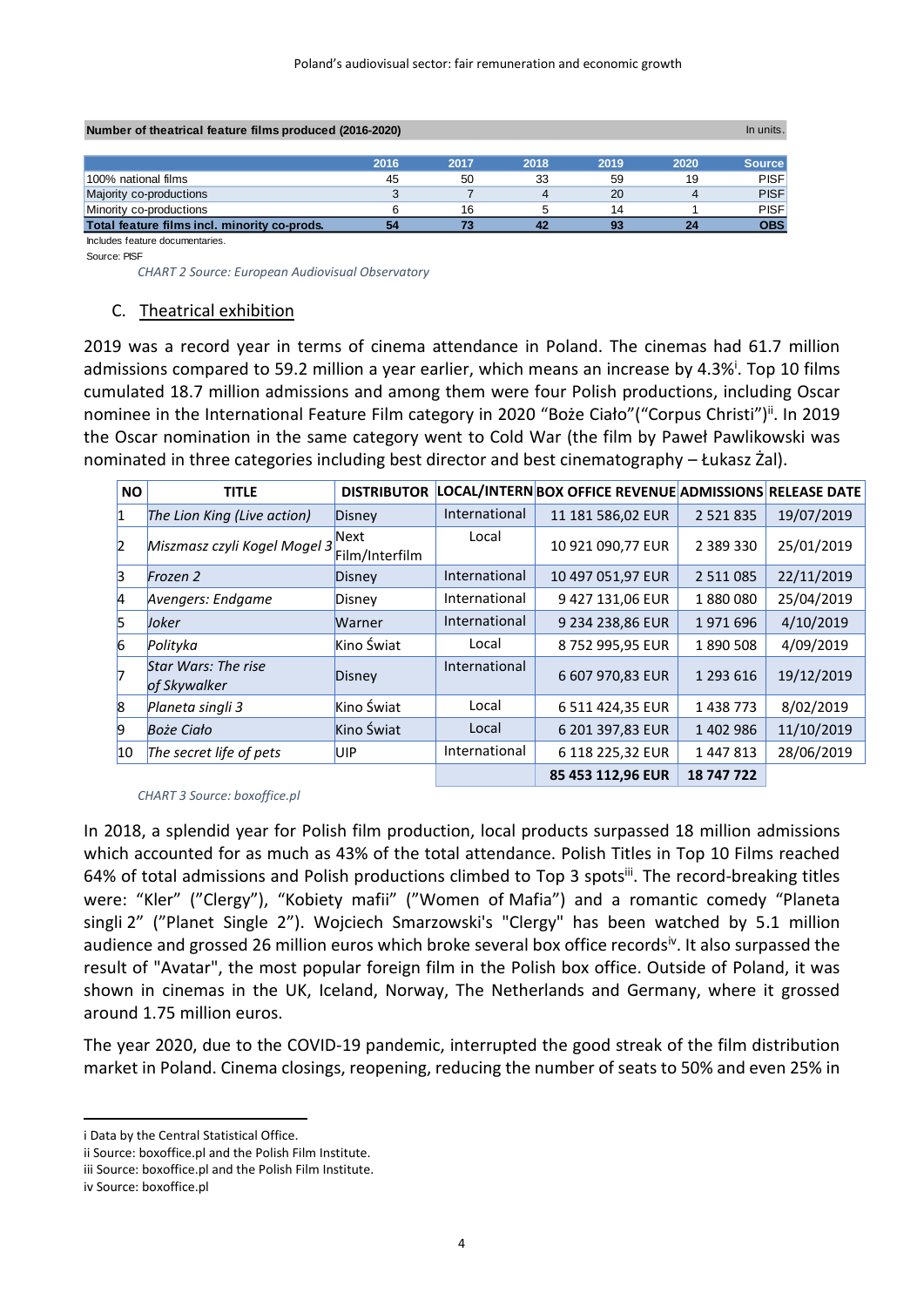October, uncertainty manifested by the inability to plan advertising campaigns for films affected most of the key indicators. In 2020, cinema attendance was less than 30% of the amount recorded in 2019.

Paradoxically the worst year for world's cinema, was quite fortunate for Polish filmmakers – the most popular were Polish films, which accounted in 2020 for more than half of the cinema attendance (50.47%) and more than half of ticket revenues (37.4 million euros)<sup>v</sup>. Seven out of the ten most popular titles were occupied by domestic productions - three more than last year. Among them, three with results of over a million audience: "365 days" by Barbara Białowąs (1.6 million), "Psy 3. In the Name of Principles" (1.2 million), "How I Became a Gangster. A true story" (1.1 million)<sup>vi</sup>.

The share of local cinematography in total yearly attendance puts Poland among European leaders. In 2019, the highest share of local products in total annual Box Office was reported in Turkey (57%), France (34.8%) and Poland (28.2%) $V^{ii}$ .



|  |  | Udział lokalnych produkcji w Top 50 Share of local films in Top 50 |  |
|--|--|--------------------------------------------------------------------|--|
|  |  |                                                                    |  |

| TOP 50 TITLES, 2018 (05.01.2018-03.01.2019) |                      |            |             |           |  |
|---------------------------------------------|----------------------|------------|-------------|-----------|--|
|                                             |                      | <b>ATT</b> | %ATT        |           |  |
| <b>TOP 10 &gt;&gt;</b>                      | LOCAL                | 11549672   | 64%         | 5 titles  |  |
|                                             | <b>INTERNATIONAL</b> | 6 601 891  | 36%         | 5 titles  |  |
|                                             |                      |            |             |           |  |
|                                             |                      | <b>ATT</b> | <b>XATT</b> |           |  |
| <b>TOP 20 &gt;&gt;</b>                      | LOCAL                | 15 393 842 | 54%         | 9 titles  |  |
|                                             | <b>INTERNATIONAL</b> | 12 883 833 | 46%         | 11 titles |  |
|                                             |                      |            |             |           |  |
|                                             |                      | <b>ATT</b> | <b>%ATT</b> |           |  |
| <b>TOP 30 &gt;&gt;</b>                      | LOCAL                | 16 607 187 | 48%         | 11 titles |  |
|                                             | <b>INTERNATIONAL</b> | 17 929 476 | 52%         | 19 titles |  |
|                                             |                      |            |             |           |  |
|                                             |                      | <b>ATT</b> | %ATT        |           |  |
| <b>TOP 40 &gt;&gt;</b>                      | LOCAL                | 16 998 707 | 43%         | 12 titles |  |
|                                             | <b>INTERNATIONAL</b> | 22 154 724 | 57%         | 28 titles |  |
|                                             |                      |            |             |           |  |
|                                             |                      | <b>ATT</b> | <b>%ATT</b> |           |  |
| <b>TOP 50 &gt;&gt;</b>                      | <b>LOCAL</b>         | 18 186 793 | 43%         | 15 titles |  |
|                                             | <b>INTERNATIONAL</b> | 24 462 132 | 57%         | 35 titles |  |

#### *CHART 4 Source: boxoffice.pl*

#### D. VOD market

The VOD market is growing in a very fast pace. Over the last 5 years, the number of users of these services doubled (from 4.86 million to 10.12 million) in both subscription and transaction models. At the beginning of 2019, 72% of households with internet access used VOD services. Every day, VOD services are used by approximately 29% of households, and several times a week by over 30%<sup>viii</sup>. Most e-viewers spend 2 to 3 hours a day watching videos on VOD servicesix.

v Source: boxoffice.pl

vi Source: boxoffice.pl

vii Source: boxoffice.pl and the Polish Film Institute

viii Source: National Broadcasting Council's study based on data from the Pay TV market in Poland 2020 report. Market analysis and development forecasts for 2020-2025

ix Source: National Broadcasting Council's study based on data from the Pay TV market in Poland 2020 report. Market analysis and development forecasts for 2020-2025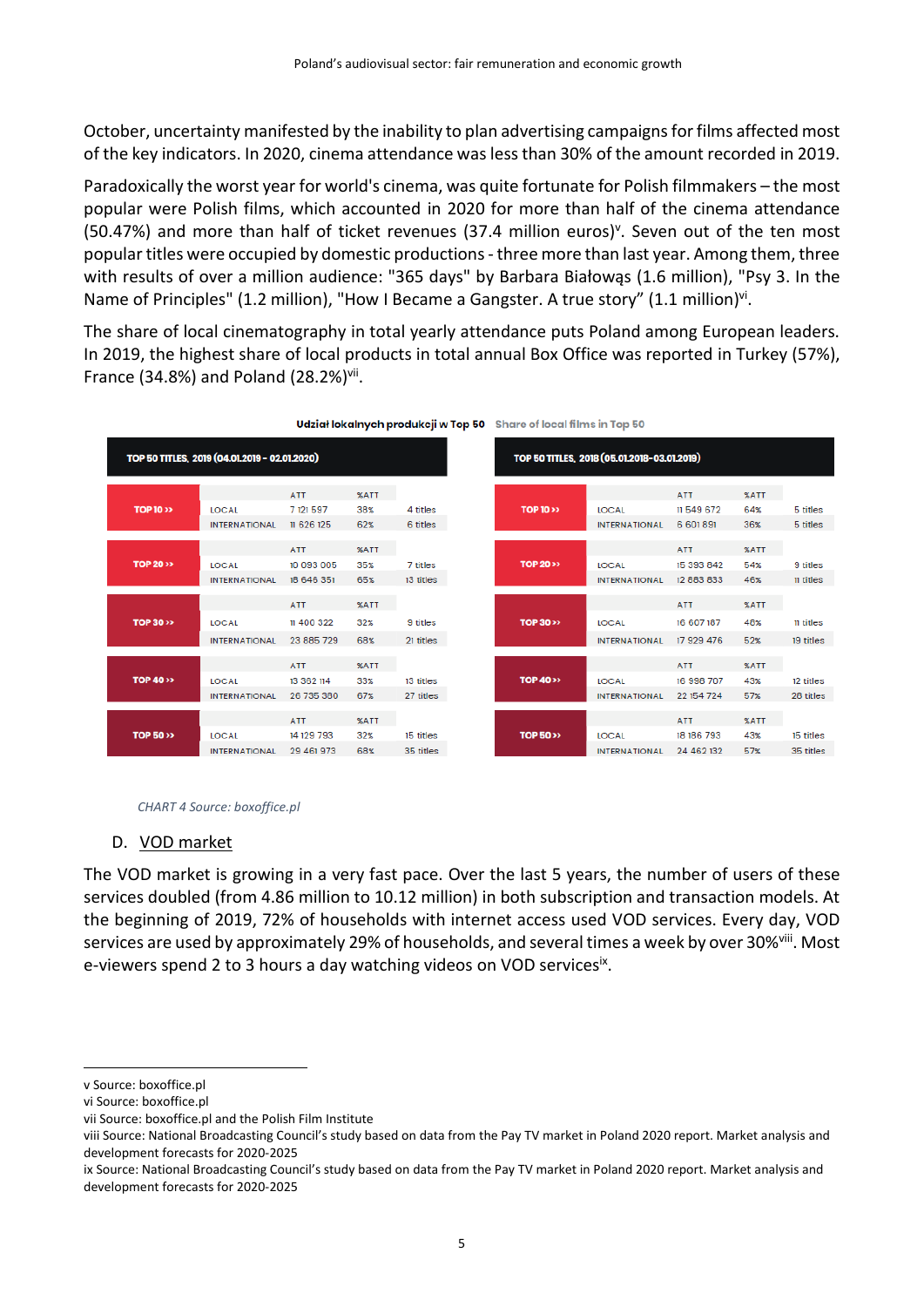

*CHART 5 Number of users of VoD services in the years 2014 - 2019 (in million) / Source: National Broadcasting Council's study based on data from the Pay TV market in Poland 2020 report. Market analysis and development forecasts for 2020-2025*

The value of the paid VOD services market in Poland increased two and a half times over the last 5 years. In 2019, revenues from paid VOD services exceeded 238 million euros for the first time and already accounted for around 10% of the value of the entire pay TV market. Transaction services in paid VOD are primarily revenues from PPV<sup>x</sup>.



*CHART 6 Value of the paid VoD services market in Poland (in million EUR) / Source: National Broadcasting Council's study based on data from the Pay TV market in Poland 2020 report. Market analysis and development forecasts for 2020-2025*

In Poland during the social isolation in 2020, Netflix gained a record number of 5.68 million users and 92.89 million views<sup>xi</sup>. In March 2022, Netflix announced that it will open a brand-new office in Warsaw that will serve as a central hub for the streaming giant's Central and Eastern European productionsxii.

#### E. Royalties as a stimulator of creativity

The strong performance of the Polish audiovisual sector in recent yearsis the result of an increasingly favourable legal environment.

xi Source: National Broadcasting Council's study based on data from the Pay TV market in Poland 2020 report. Market analysis and development forecasts for 2020-2025

x Source: National Broadcasting Council's study based on data from the Pay TV market in Poland 2020 report. Market analysis and development forecasts for 2020-2025

xii <https://cineuropa.org/en/newsdetail/423785/>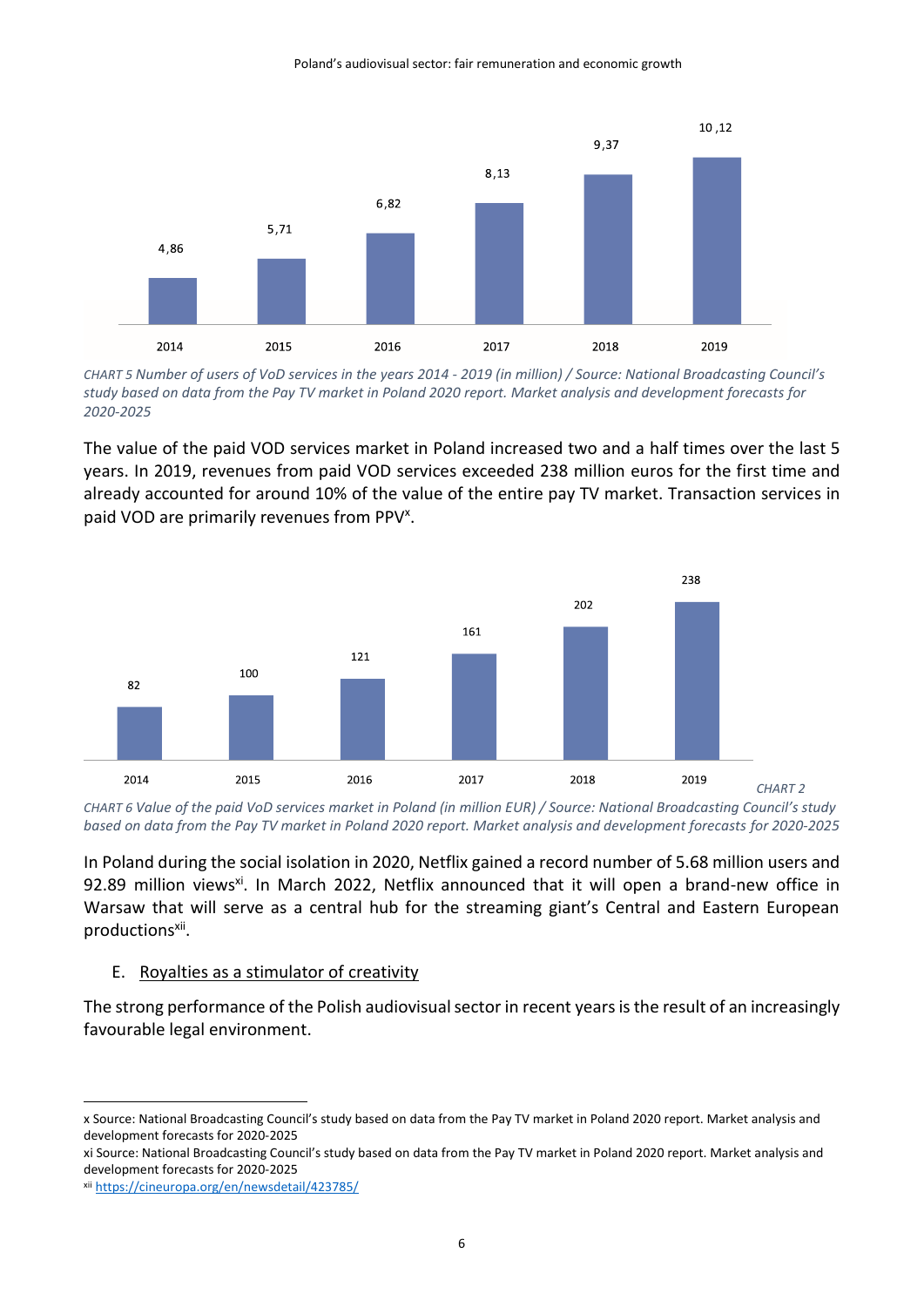On the one hand, the Polish cinematography is financially supported by the Polish Film Institute. The main source of such support are levies paid by TV broadcasters, cable and satellite operators, cinema owners and film distributors. The Film Institute awards grants for production of feature films, documentaries and animated films. In 2019, thanks to the funding of the Polish Film Institute, 40 feature films, 42 documentaries, and 22 animated films were produced. In 2019, a new mechanism called "incentives" was introduced to encourage foreign producers to invest in Poland. The mechanism offers reimbursement of production costs incurred in Poland in the amount of 30% of Polish eligible costs. Funds allocated to support audiovisual production come directly from the state budget and the system is also operated by the Polish Film Institute.

On the other hand, it is the statutory remuneration legal regime which stimulates audiovisual authors to create and establishes legal certainty for producers. The statutory remuneration right structure has helped establish an active community of audiovisual authors, without having any negative effects on the development of the Polish audiovisual market. Undoubtedly, the strong legal regime has stimulated the evolution of the Polish cinematography and its export abroad. The Polish legal system is a key factor when it comes to our competitiveness among other countries of the region, and we clearly see increased interest in the Polish offer on the international arena. The stable stream of royalties administered by ZAPA offers a large group of authors - not only directors and screenwriters - artistic freedom and provides necessary means for living in between making subsequent feature films. Most Polish filmmakers also work for television making ambitious TV series or working on longlasting soap operas. Television activities provide additional experience, remuneration in a form of a lump sum for production services and relatively high royalties, since broadcasting and retransmission are the two fields of exploitation with the highest revenues.

# **IV. The impact of a favourable remuneration system on the audiovisual authors**

In Poland, the favourable legal regime of rights to remuneration for key fields of exploitation with mandatory collective management has been essential for securing remuneration to audiovisual authors for the exploitation of their works. However, it took many years of litigation to enforce it and ensure that the main operators play by the rules.

- A. Key fields of exploitation
	- *1) Broadcasting*

The PCA introduced a statutory remuneration right for broadcasting in 2000. This law amendment was revolutionary for the functioning of the royalty mechanism in Poland. Public broadcasting services and certain private broadcasting organisations were willing to voluntarily conclude agreements with CMOs and play by the rules. However, with regard to some other private broadcasters, ZAPA conducted many years of litigation, as a result of which they were obliged to pay the remuneration with high interests.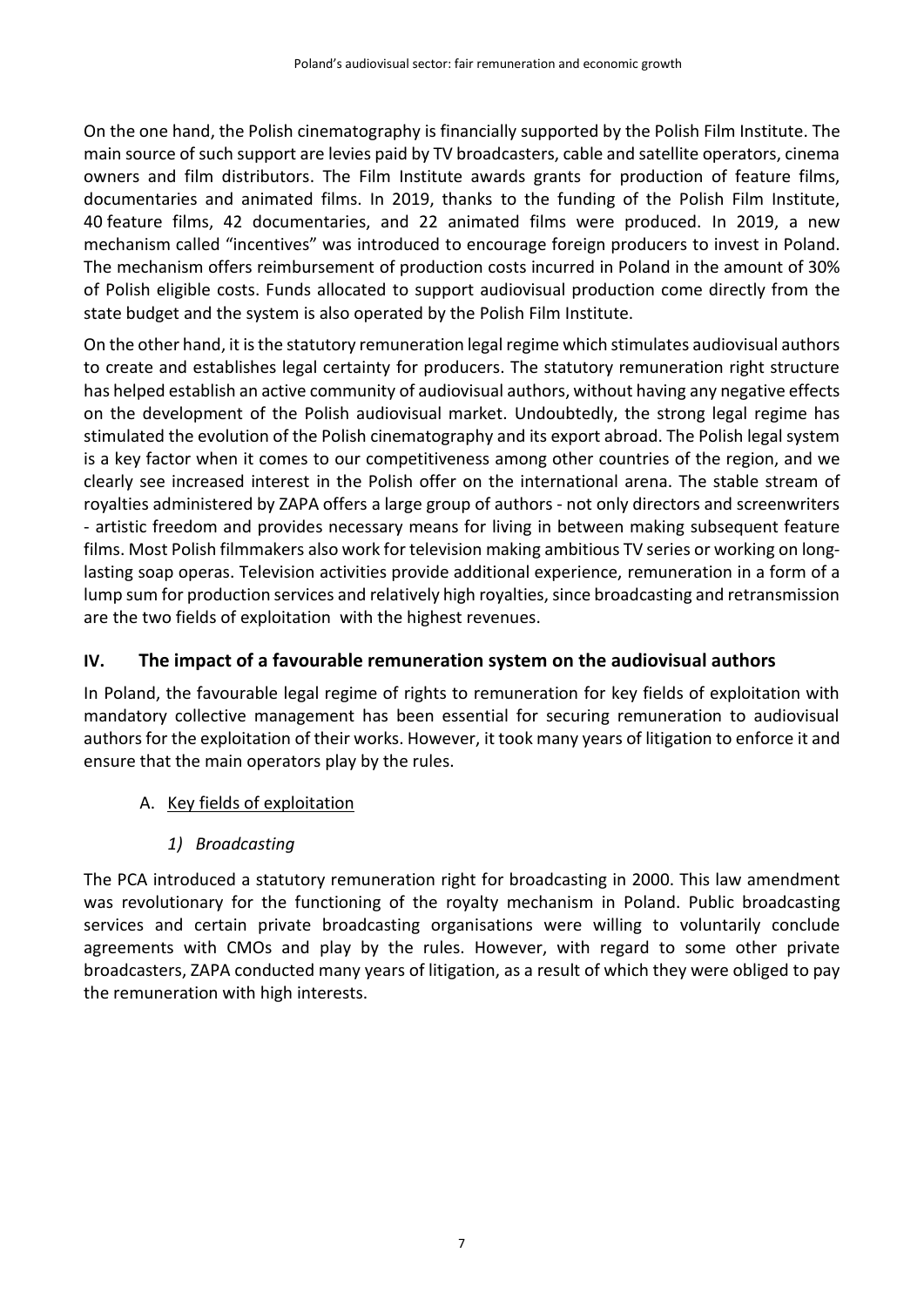Poland's audiovisual sector: fair remuneration and economic growth



 *CHART 7 ZAPA's collection for broadcasting in 2005-2020 / Source: internal data*

The graph illustrates that the collection for broadcasting is constantly increasing. The stable growth in the total revenue is in a great part due to the continuous conclusion of new contracts. In years marked in the graph as peaks, ZAPA collected high back payments from a major broadcaster – Polsat, a popular Polish free-to-air television channel. Since several years, ZAPA relations with most broadcasters have been regarded as correct and almost seamless.

ZAPA's relations with the market leaders have been defined for some time now and changes relate mainly to the increased advertising revenue of the broadcasters. As of today, ZAPA collects revenues from all major broadcasters and covers the entire market with contracts.

In 2020, ZAPA actively monitored the market of TV broadcasters in order to search for new business partners. Negotiations were held with smaller users who until recently had not exploited the repertoire protected by the CMO.

# *2) Retransmission*

The PCA provides for an additional legal basis for remuneration for authors and producers due for retransmission. Cable operators may namely retransmit audiovisual works broadcasted in programmes of television organisations exclusively on the basis of a contract concluded with the competent collective copyright management organisation.

Mandatory collective management is provided only for cable retransmission but ZAPA licenses satellite retransmission as well.

The overall collection for retransmission jointly for authors and producers represented by ZAPA is significant, however it was developed through many years of court trials.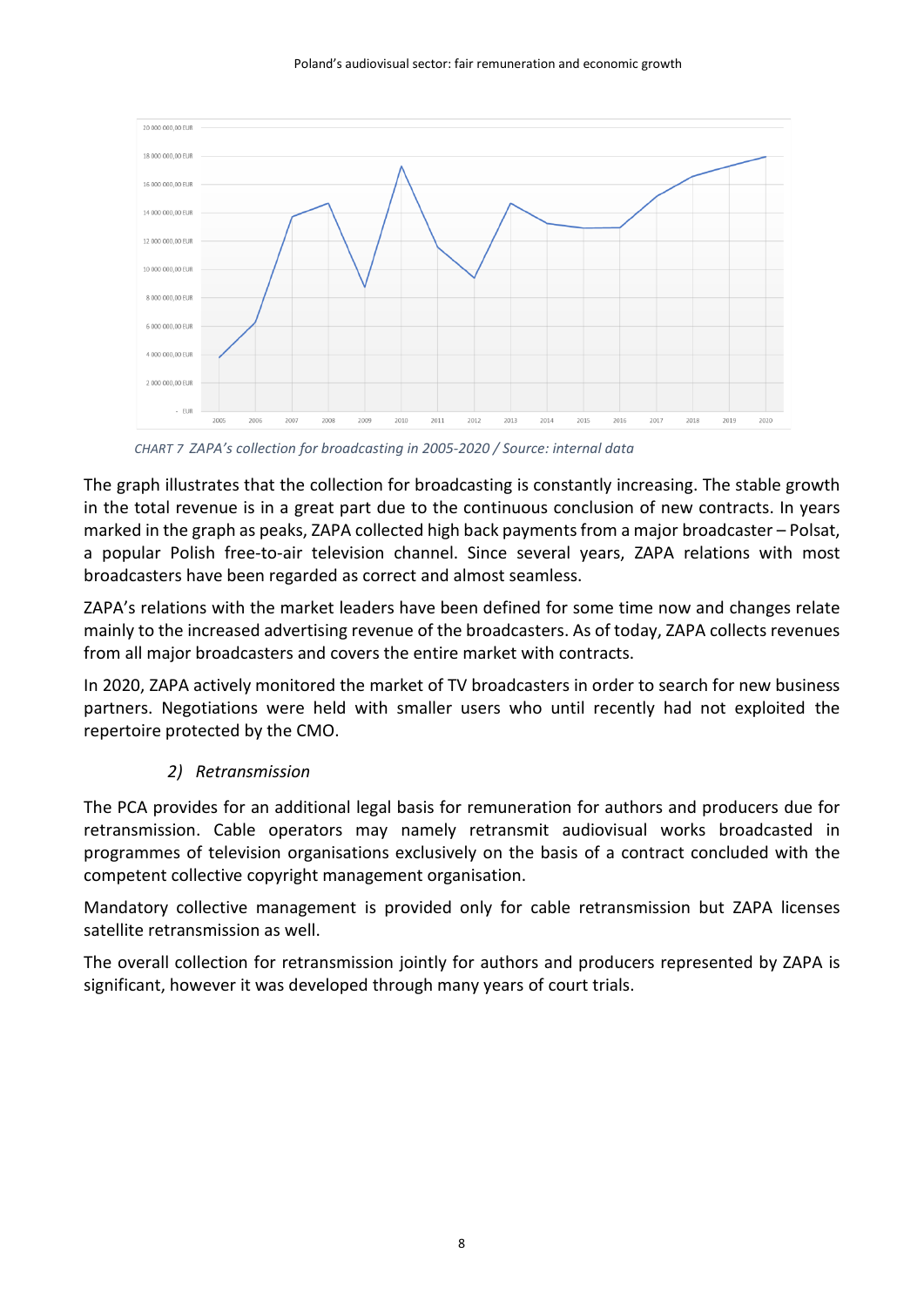

 *CHART 8 ZAPA's collection for retransmission in 2005-2020 / Source: internal data*

The graph illustrates that the numbers are progressively rising, although at the beginning the operators did not want to voluntarily pay royalties. ZAPA was forced to initiate long-standing court disputes with many cable operators (the cable market is very fragmented, there are around 300 cable operators in Poland). Most judgments fully recognised ZAPA's claims and in the most significant case against the largest cable operator at the time - UPC (a part of Liberty Global), the court ordered in 2013 triple compensation amounting to several million euros. The year 2013 was a turning point. As a result of the judgment, other large Polish cable operators concluded license agreements with ZAPA and settled past liabilities. Other judgements against smaller operators were also favourable to ZAPA. But even though cable operators concluded agreements with ZAPA, they constantly lowered the basis used for calculation of the appropriate rate and tried to pay less than they should.

In 2020 after another trial lasting over 6 years the court issued a judgment obliging currently the largest cable operator in Poland - Vectra S.A. (a Polish company) to additionally pay ZAPA a several million euros, as a compensation for the understated payments in the period from 2013 to 2015. The judgment should be regarded as a turning point for several reasons. First, the largest entity on the market became obligated to pay extra remuneration amounting to over a million euros plus high interest. Second, the Court resolved in a final and unappealable ruling that it is contrary to the provisions of licence agreements concluded with ZAPA to exclude from the base used for calculating payments to ZAPA any amounts obtained cyclically from subscribers. Due to this favourable judgment, ZAPA expects a quick end to other similar disputes with cable operators and an increase of revenues. ZAPA plans to commission further financial audits of operators, for which there is a suspicion of reporting underestimated revenues.

The retransmission market is one of very few for which the COVID-19 pandemic did not bring a significant reduction in revenues. This field of exploitation is of key importance to ZAPA and has been bringing high current revenues for many years. Owing to effective monitoring of the performance of concluded contracts – at the end of 2020 there was over 300 such contracts - ZAPA maintained a high level of amounts collected.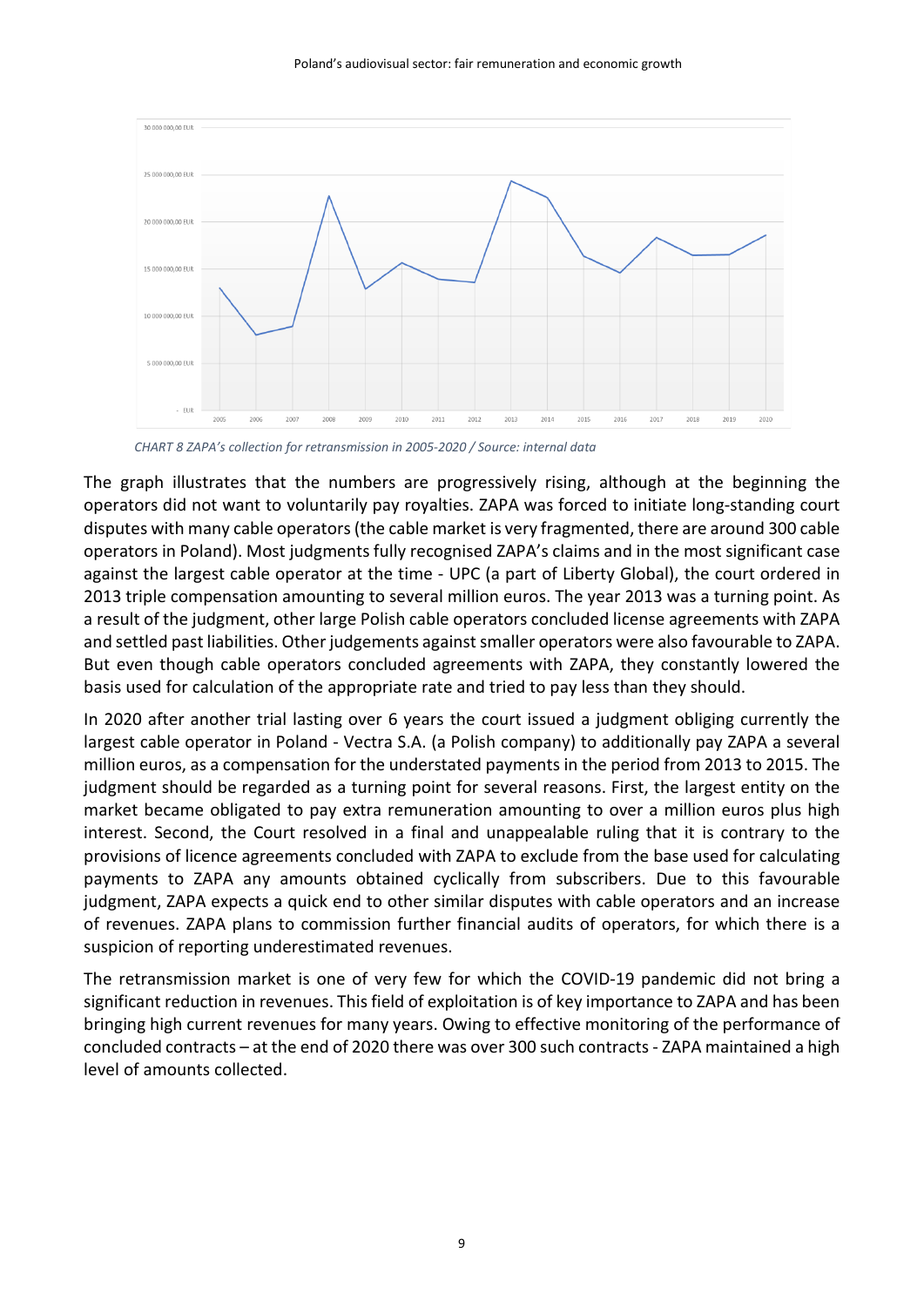## *3) Cinema exhibition*

The remuneration right for screening in cinemas has existed since the PCA came into force in 1994. Audiovisual authors have been entitled to royalties, i.e., remuneration determined as a percentage in proportion to the proceeds obtained by the cinema exhibitor.



 *CHART 9 ZAPA's collection for screening in cinemas in 2005-2020 / Source: internal data*

However, before the pandemic, only 20% of the cinema market in Poland was covered by contracts with ZAPA (small and local cinemas). Collection for audiovisual authors was initially performed by ZAiKS on the basis of a mutual agreement and the two first peaks were connected to the fact that ZAiKS transferred claims due to ZAPA for the exploitation performed by the two biggest Polish cinema chains.

In 2014, ZAPA started to collect royalties from cinemas independently. At the same period, ZAPA filed its first lawsuits against the three largest multiplex chains in Poland for the period from 2011 to 2013. In the following years, ZAPA filed other lawsuits for further periods. In November 2020, ZAPA won the court case against Cinema City for the first period (after 6 years of court proceedings). Cinema City is part of the international Cineworld network, one of the largest cinema groups in the world. It has been operating on the Polish market for over a dozen years and owns over 30 multi-screen cinemas. During this time, the multiplex had gained billions of zlotys on screening audiovisual works – in 2019 alone, the company operating the Cinema City chain generated revenue of over 116 million euros. At the same time, the company refused to pay royalties to audiovisual authors. Shortly after the court's ruling, ZAPA initiated enforcement procedures and settlement negotiations with the other two entities - Multikino (a part of Vue International) and Helios (a Polish company). Consequently, settlements and general agreements with them were concluded at the beginning of 2021. Pursuant thereto, two operators of almost 100 cinemas in total in Poland will pay amounts outstanding for many years until the end of 2020, and after reopening their cinemas will begin to pay current amounts.

# *4) Public performance*

Public performance of a work means, according to the PCA, communicating it to the public by means of sound, image or sound and image carriers on which the work is fixed or using devices for receiving a radio or television programme in which the work is broadcasted or using devices that allow to use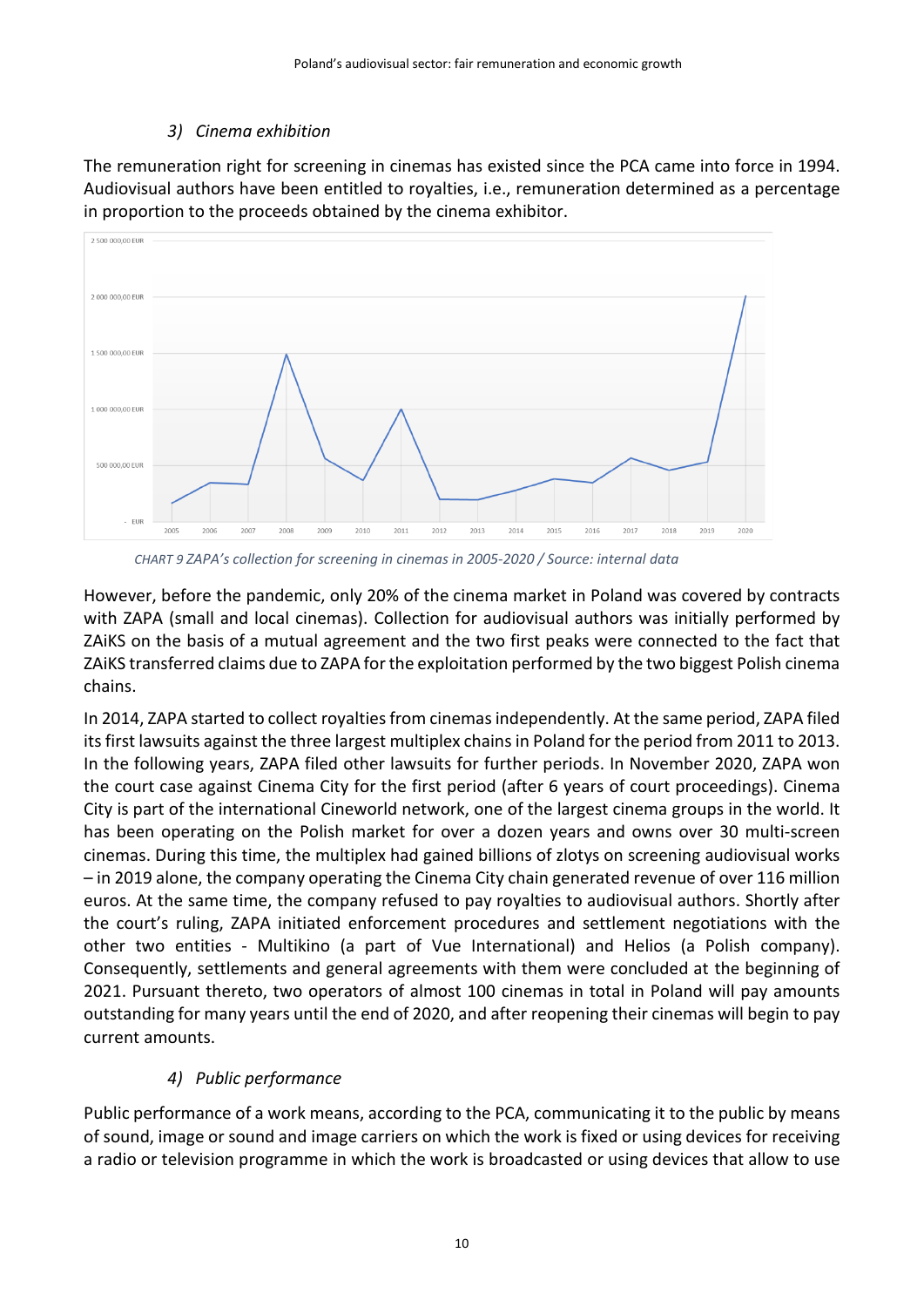a work communicated to the public in a manner that allows anyone to access it from a place and at a time of their choosing.

For the audiovisual industry, important are mainly works publicly performed in hotels, hospitals and public transport. It is also worth noting that in Poland, historically screening in cinemas is regarded as a separate field of exploitation (not as public performance) although it also needs a carrier by which the work is communicated to the public.

Collection for the public performance right is continuously beneficial to creators and has significant potential to grow in future, although a downward trend is noticeable in recent months due to restrictions in the hospitality industry adopted during the pandemic.

*5) VOD*

90 000.00 EUR 80 000.00 EUR 70 000,00 EUR 60.000.00 EUR 50 000,00 EUR 40 000,00 EUR 30 000.00 FUR 20 000.00 EUR 10 000.00 EUR EUR 2007 2015 2008 2010 2011 2012 2013 2014 201  $201$ 2018 2019

The PCA lacks a regulation in relation to the "digital" field of exploitation which results in obtaining disproportionately low revenues in this field despite the increasing profits of internet platforms.

*CHART 10 ZAPA's collection for VOD 2005-2020 / Source: internal data*

The graph illustrates that compared to other fields of exploitation and taking into account the market value of the VOD services, ZAPA's collection in the VOD field is at a very low level. There has been a certain increase in recent months due to the introduction of a new legal basis which enabled ZAPA to license rights to archival programmes communicated to the public by a Public Service Broadcaster - TVP. According to the Article  $21<sup>2</sup>$  of the PCA an archival programme is produced, ordered, commissioned or co-produced by a given public service broadcasting organisation before 1 January 2003. Clearly the scope of this provision is very narrow, and the remuneration collected concerns mainly Polish rightsholders.

### B. Total audiovisual collections by ZAPA

The year 2020 was unique to collective management organisations in many ways. The COVID-19 pandemic forced most CMOs to revise most of the plans made and to adapt structures to support audiovisual authors in these difficult times. However, ZAPA proved that it could function effectively even in unfavourable conditions. Thus, last year closed with the highest collection of revenues from rights in the history of the organisation, amounting to almost 38.6 million euros (PLN 176.2 million).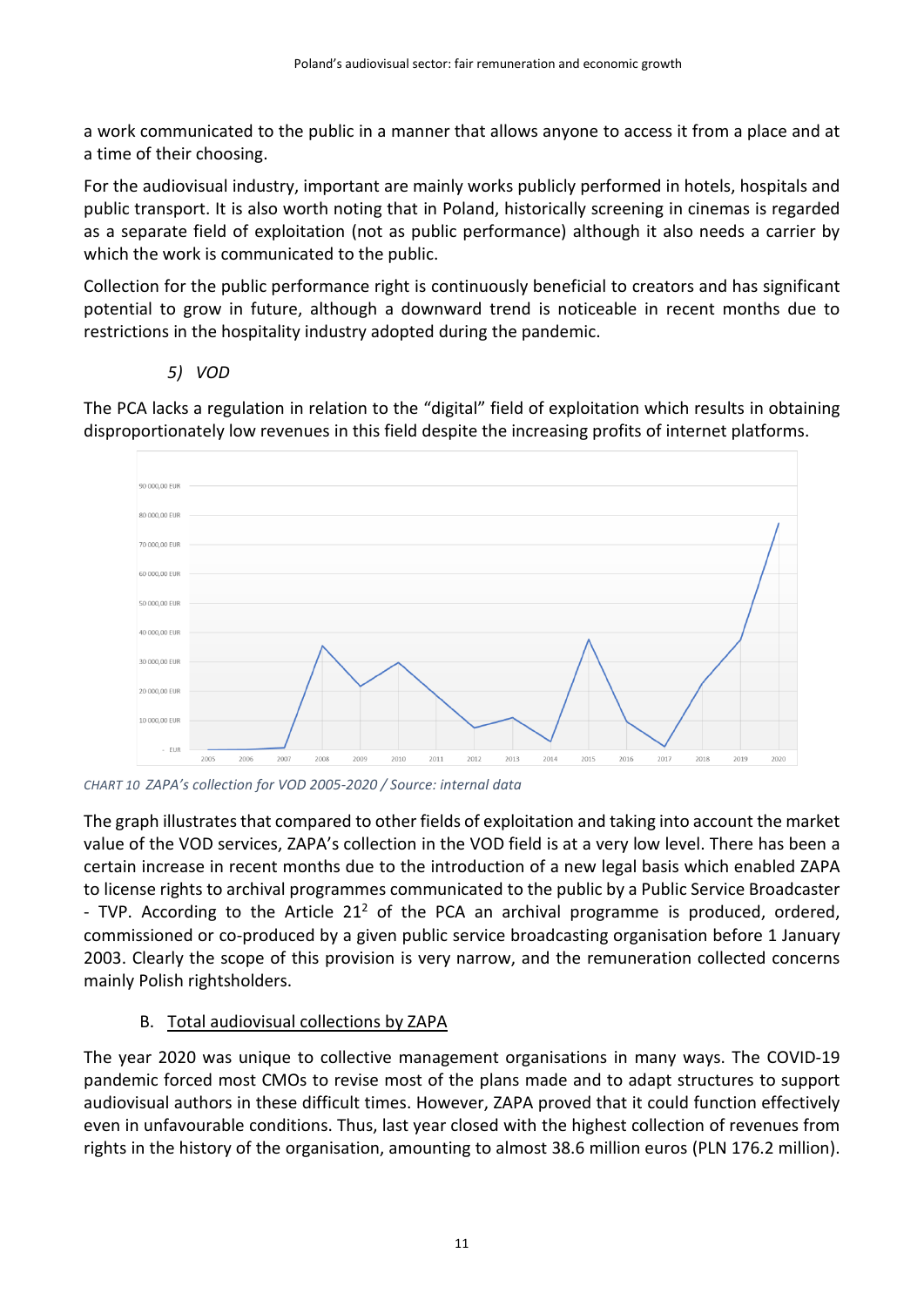It was composed not only of current receivables, but also the accumulated arrears of some users for periods reaching many years ago.

| <b>EXPLOITATION FORM</b> | REVENUES COLLECTED IN 2020 |
|--------------------------|----------------------------|
| Retransmission*          | 18 133 061,30 EUR          |
| <b>Broadcasting</b>      | 17 527 616,07 EUR          |
| Screening in cinemas     | 1960986,3 EUR              |
| Private coping           | 332 622,20 EUR             |
| Foreign use              | 322 987,88 EUR             |
| Public performance       | 163 709,05 EUR             |
| Reproduction             | 142 143,58 EUR             |
| <b>VOD</b>               | 75 440,85 EUR              |
| <b>TOTAL</b>             | 38 658 567,28 EUR          |

\*Joint collection for audiovisual authors and producers

 *CHART 11 ZAPA's collection in 2021 / Source: internal data* 

2020 was also record-breaking in terms of outgoing payments. ZAPA paid to Polish and foreign rightsholders the amount of 32 million euros (PLN 146.8 million). Out of this amount, as much as 22,4 million euros (PLN 102.3 million) were paid out to authors, and 9,7 million euros (PLN 44.5 million) to producers.

Royalties are also an important factor in fostering community social ties and cultural events aiming to promote ambitious and meaningful cinematography. ZAPA places great emphasis on supporting rightsholders also in those aspects. The key social initiatives include scholarships for talented filmmakers and social support for seniors. Cultural activities include co-organising and co-financing film festivals and many other cultural events (including the Polish Film Festival in Gdynia, Krakow Film Festival, Youth and Film Festival in Koszalin, Camerimage International Film Festival of the Art of Cinematography, Etiuda & Anima International Film Festival).

### **V. Conclusions**

This paper shows very high revenue collections for audiovisual authors in Poland in recent years, which demonstrates that, thanksto the statutory remuneration rights, audiovisual authors have been associated with and benefitted from the growth of the exploitation of their works. The legal regime based on the unwaivable remuneration right has helped to develop a sense of security in the creative sector which contributes to the growth and popularisation of the Polish cinematography.

ZAPA encountered many difficulties in obtaining actual remuneration for audiovisual authors. It took dozen of years of court proceedings and negotiations to put the legal regime into practice. Nevertheless, the unwaivable right to remuneration model is the only and most effective way to ensure a fair share of revenues for authors and weight economic interests of all stakeholders. Producers are entitled to unlimited exploitation of the works; the rights are centred around one entity which facilitates the sale of licenses and authors receive appropriate and proportionate